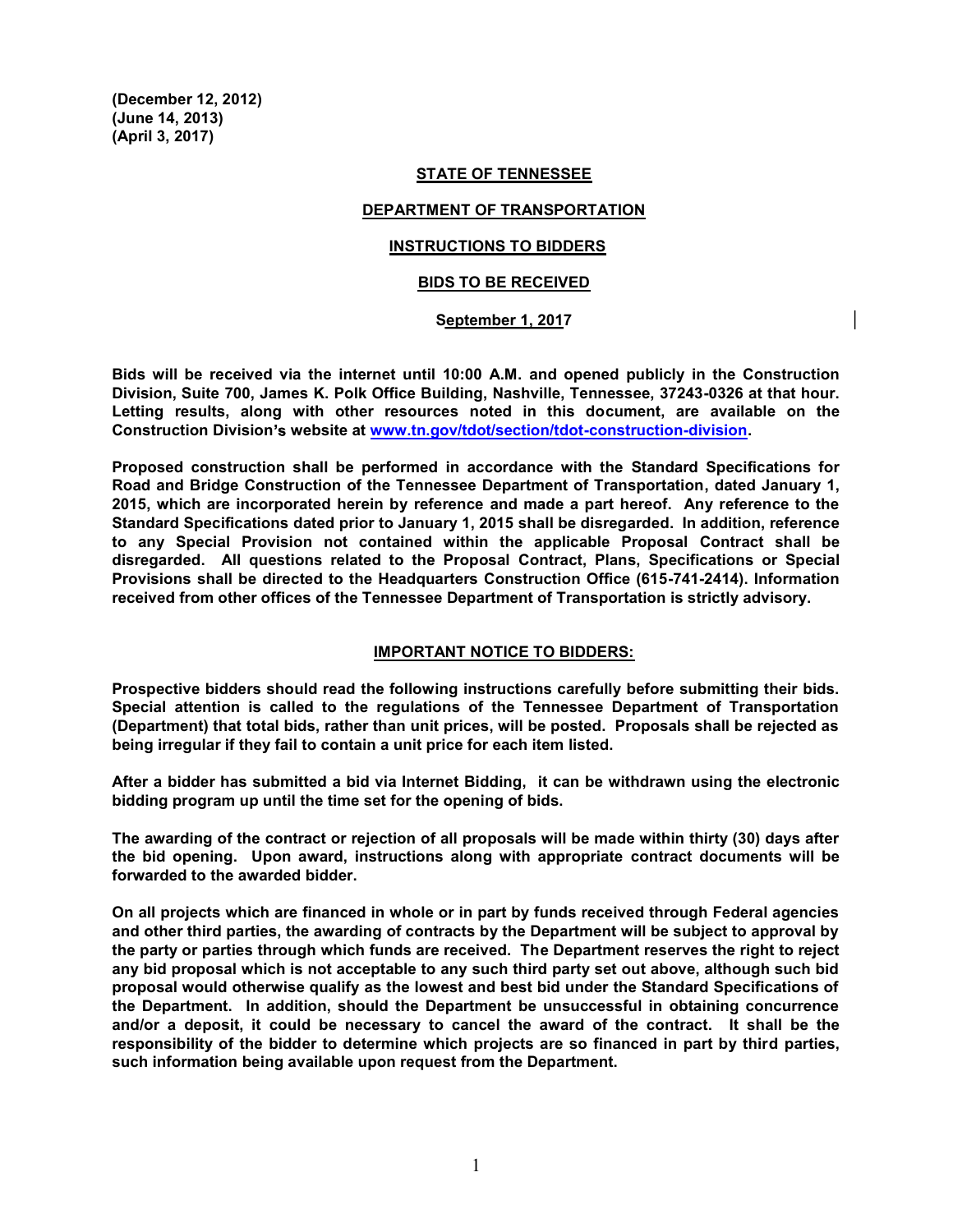The Tennessee Department of Transportation hereby notifies all bidders, that it will affirmatively insure that in any contract entered into pursuant to this advertisement, disadvantaged business enterprises will be afforded full opportunity to submit bids in response to this invitation and will not be discriminated against on the basis of age, race, color, religion, national origin, sex or disability in consideration for an award.

The Tennessee Department of Transportation is an equal opportunity affirmative action employer, drug-free, with policies of nondiscrimination on the basis of race, sex, religion, color, national or ethnic origin, age, disability, or military service. For more information call: (615) 741-5996.

# PREQUALIFICATION OF BIDDERS:

Each prospective bidder and subcontractor will be required to file the Questionnaire" form provided on the Construction Division's website. The form must be filled out completely, and the truth and accuracy of the information provided must be certified by a sworn affidavit signed by an officer, partner, owner or other authorized representative of the applicant who has authority to sign contracts or other legal documents on behalf of the applicant. A prospective bidder must be prequalified by and in good standing with the Department prior to being given authorization to bid. A prospective subcontractor must be prequalified by and in good standing with the Department prior to being approved as a subcontractor. Each prospective bidder or subcontractor shall notify the Department if there is any subsequent change in the name, organization or contact information provided.

Prospective bidders' "Prequalification Questionnaire" shall be filed with the Department at least fourteen (14) days prior to the date of opening bids on any letting in which the applicant intends to submit a bid to the Department, or at least fourteen (14) days prior to the date on which the applicant requests approval as a subcontractor under a contract awarded by the Department. Bidders intending to submit proposals consistently shall complete and submit the prequalification application annually; however, this document may be changed during such period upon submission of additional favorable reports or upon receipt by the Department of substantiated evidence of unsatisfactory performance. The Department reserves the right to request additional information and documentation to clarify and/or verify any information submitted in an applicant's prequalification application.

# PRIME CONTRACTOR LICENSING REQUIRMENTS

The Department shall require that all prime contractors, except mowing and litter removal contractors, are to be licensed with the State of Tennessee, Department of Commerce and Insurance (TDCI), Board for Licensing Contractors (BLC). The prime contractor must be licensed in the general classification (e.g. Heavy Construction (HC), Highway, Railroad, Airport Construction (HRA), Specialty (S), Municipal and Utility Construction (MU), or Electrical Contracting (CE)) for the type of work in the project which they will perform. Bidders may submit a proposal without having a license and will be considered for award for twenty-one (21) days after proposals are opened. If the Bidder does not have a license with the TDCI, on or before twentyone (21) days after proposals are opened, the Bidder will be considered non-responsive and their proposal will be rejected.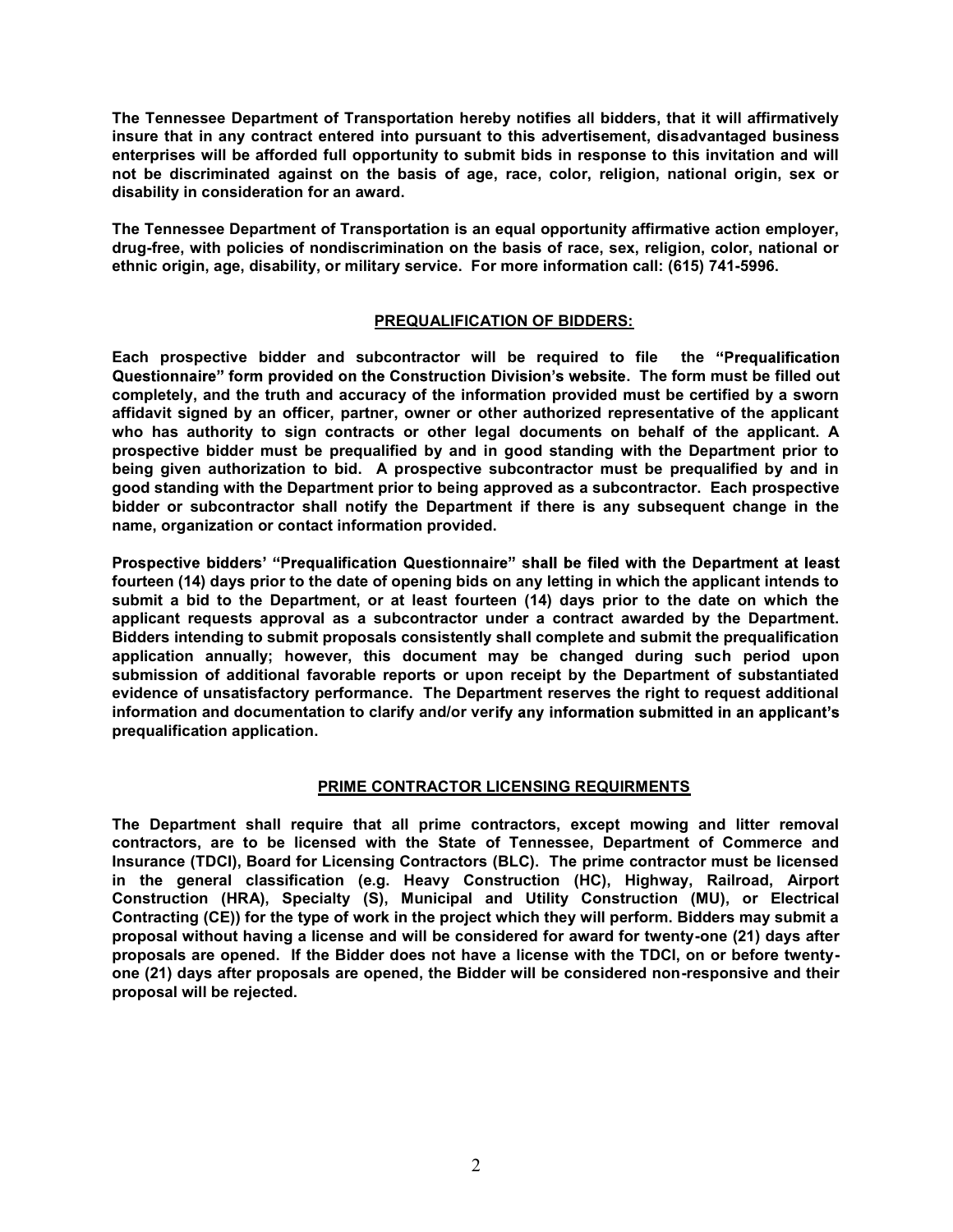## SECRETARY OF STATE REQUIREMENTS

Title 48 of Tenn. Code Ann. requires all contractors and subcontractors that are domestic or foreign Corporations, Limited Liability Companies, Limited Partnerships, or Limited Liability Partnerships to be in good standing with the Secretary of State. This includes being duly incorporated, authorized to transact business, and/or in compliance with other requirements as detailed by the Secretary of State. Please contact the Secretary of State should you have any questions at (615) 741-2286 or visit www.sos.tn.gov/business-services.

The Department will not execute any contracts or approve subcontracts with contractors that are domestic or foreign Corporations, Limited Liability Companies, Limited Partnerships, or Limited Liability Partnerships, who are not in good standing with the Secretary of State (i.e. have a valid Certificate of Existence/Authorization). If a Bidder is not in good standing with the Secretary of State (i.e. have a valid Certificate of Existence/Authorization) on or before twenty-one (21) days after proposals are opened then the Bidder will be considered non-responsive and their bid will be rejected.

### ISSUANCE OF BIDDING DOCUMENTS

TDOT no longer issues hard copy Proposal Contracts and will only accept internet bids and bid bonds. The internet bid and electronic bid bond executed by the Contractor and their Surety will be considered as a complete bid. All requests for authorization to bid must be submitted on the Bidding Authorization Form provided on the Construction Division's website. This form must be complete before authorization to bid is given. Bidding authorization will be obtainable until 4:00 P.M. the day before the letting. A charge of \$25.00 will be made for each bid that is authorized. Any bid submitted via the Internet that is not authorized will not be considered.

Addenda to the Proposal and amendments to the electronic bidding file will be posted on the Bid Express website. Addenda will be acknowledged by all bidders through the electronic bidding program. It is the bidder's responsibility to monitor the Bid Express website for Addenda until 4:00 P.M. the day before the letting. The bidder will not be notified by the Department unless Addenda are issued after 4:00 P.M. the day before the letting. Failure to acknowledge receipt of Addendum Letters or to apply any applicable amendments to the electronic bidding file is grounds for rejection.

Standard Specifications for Road and Bridge Construction, Supplemental Specifications, the Plans Order Form, and a link to the Standard Drawing Library are available on the Construction Division's website.

All sales of bid documents, such as Plans, Bid Authorization, and Standard Specifications, must be paid at the time of purchase. A sales tax of 9.25% will be added to charges when the purchaser is located in-state. All documents will be furnished without refund and transmitted at your risk.

When two or more contractors wish to bid together in a joint venture, each contractor will be required to make a written request to the Construction Division. This request shall be signed by an authorized signatory of each firm. In addition, a Bid Authorization Form must be submitted in the name of the joint venture.

#### ALTERNATE BID ITEMS

If the proposal contains an alternate, the Contractor will be required to bid on only one alternate for each set of alternate items. The proper procedure for entering alternate bids is to enter prices for the intended alternate item(s) of construction and leave the undesired alternate item(s) of construction blank.